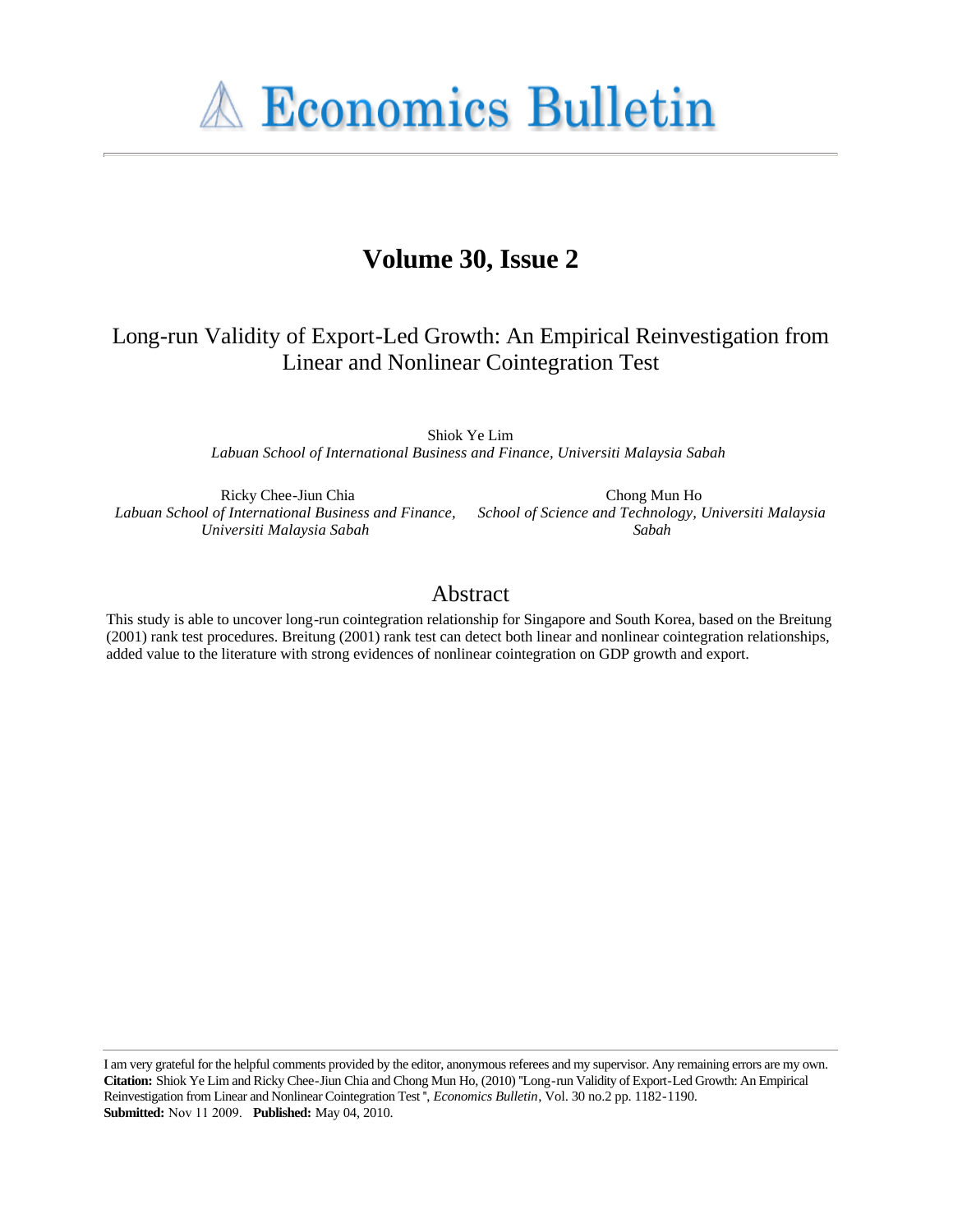# **1. Introduction**

Export-led growth (ELG) hypothesis postulates that the role of export is a key factor in promoting economic growth. Its empirical validity has important implications for the policy-makers who based their decision on export. For instance, exports expansion can be a mechanism for output growth directly as a component of aggregate output. Furthermore, an increase in foreign demand for domestic exportables can indirectly encourage the rapid expansion of employment and real wages of the economy (Awokuse, 2005a, b; Huang and Wang, 2007). Besides, export growth can also affect growth indirectly through efficient allocation of resources, greater capacity utilization, the best use of economies of scale, and provide greater incentives for technological advancement, thus raise the over-all comparative advantage (Ben-David & Lorwy, 1998; Awokuse, 2005a, b). Due to its importance, an extensive empirical literature has developed the topic of export-led growth hypothesis since past few decades.

Empirical support for the theory of export-led growth has been rather mixed. Previously, most of the studies conducted used data from a substantially large range of developed and developing countries. For example, Jung and Marshall (1985) found little support for the hypothesis even those New Industrialized Economies (NIEs) such as South Korea and Taiwan that have experienced both rapid growth and export expansion. Others, notably Bahmani-Oskooee and Alse (1993) and Doraisami (1996) showed that there is a stable long-run relationship between export and economic growth by using Engle-Granger two-step procedure in their study. Ghatak *et al.* (1997) also tested the relationship between export-led growth hypothesis by using annual data for Malaysia. The Johansen maximum likelihood procedure provided support for the hypothesis in their study.

Among the recent development on ELG studies, Awokuse (2005a) also found cointegration between real GDP and real export in South Korea by using Johansen and Juselius multivariate test. On the other hand, Awokuse (2005b) found ELG hypothesis is strongly rejected in Japan during 1960 to 1991. Siliverstovs and Herzer (2006) supported the export-led growth hypothesis for Chile in their study. Recently, Huang and Wang (2007) contributed an attractive discussion by examining the validity of export-led growth for the Newly Industrialized Economics (NIEs) 1 . Using the Johansen's maximum likelihood cointegration procedures, the authors found evidence of cointegration at the 10% level for all the four economies.

However, the above findings of export-led growth by the testing procedures formulated based on linear econometric<sup>2</sup> frameworks, may have two implications. First, export and GDP growth may not interrelated at all. Second, export and GDP growth may exhibit nonlinear relationship, ignoring the nonlinear of the cointegration relationship may lead to the misleading conclusion that no long-run relationship exists between this

 1 Newly Industrialized Economies (NIEs) refer to Hong Kong, South Korea, Singapore and Taiwan.

 $2$  However, based on various well-accepted methodologies including the Engle and Granger (1987) test, as well as the Johansen (1988) cointegration test, the export-led growth (ELG) hypothesis still been hotly debated in the economic development literature over the past few decades.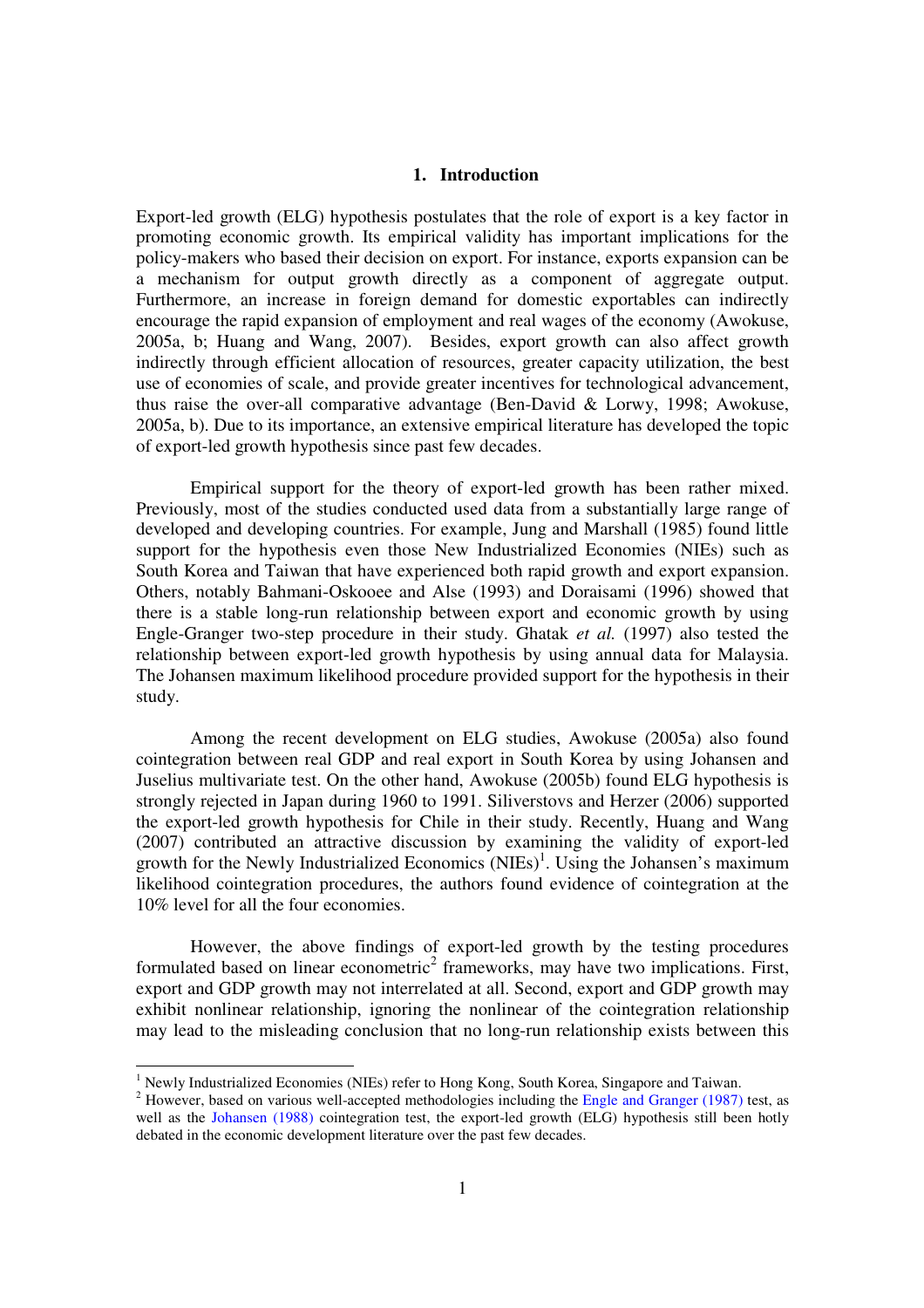two series. Therefore, instead of assuming a linear cointegrating relationship as in the previous literature, we test for nonlinear form of the cointegrating relation by using the rank tests advanced by Breitung (2001). One of the advantages of this approach over the linear one is that its monotonic transformation is a desirable property in the detection of cointegration. In many applications, logarithm transformation is used to achieve a linear cointegration relationship; however, it is not clear whether the variables need to be transformed. Moreover, if long-run relationship is indicated by the rank test procedure, it is interesting that the subsequent rank test for neglected non-linearity is able to distinguish linear or nonlinear cointegration relationship. Hence, our study complements previous studies by looking at a nonlinear adjustment to a linearly cointegrated long-run ELG relation. The remainder of this letter is organized as follows. Section 2 describes the Johansen cointegration test and rank tests for cointegration and for neglected nonlinearity. Section 3 presents the data and empirical results, while the final section concludes this paper.

#### **2. Econometric Methodology**

#### **2.1 Linear Cointegration Analysis**

Prior to testing for a long run cointegration relationship between the time series, it is necessary to test for their order of integration and establish that they are integrated of the same order. The unit root test performed here is Phillips and Perron (1988).

The most popular approach to linear cointegration analysis is the Johansen's framework (Johansen, 1988). In this study, consider a two-dimensional VAR (*p*) time series  $x_t$  with possible time trend and the model is defined by

(1) 
$$
x_{t} = \mu_{t} + \Phi_{1}x_{t-1} + \dots + \Phi_{p}x_{t-p} + a_{t}
$$

(2)

where the error term,  $a_t$  is assumed to be Gaussian,  $\mu_t$  is a two-dimensional vector of constants and  $x_t$  is an integrated process of order 1,  $I(1)$ . Since  $x_t$  is nonstationary, an error-correction model (ECM) for the VAR (*p*) process is

$$
\Delta x_t = \mu_t + \Pi x_{t-1} + \Phi_1^* \Delta x_{t-1} + \dots + \Phi_{p-1}^* \Delta x_{t-p+1} + a_t
$$

where 
$$
\Phi_j^* = -\sum_{i=j+1}^p \Phi_i
$$
,  $j = 1, ..., p-1$  and  $\Pi = \Phi_p + \Phi_{p-1} + ... + \Phi_1 - I = -\Phi(1)$ . The term

 $\Pi x$ <sub>t-1</sub> in Equation (2) is referred as the error-correction term, where the coefficient, Π contains information about long-run relationships between the variables. Three cases are of interest in considering the ECM in Equation (2). If rank ( $\Pi$ ) = 2, the matrix  $\Pi$  has full rank and  $x_t$  is stationary. The ECM model is not informative and  $x_t$  can be studied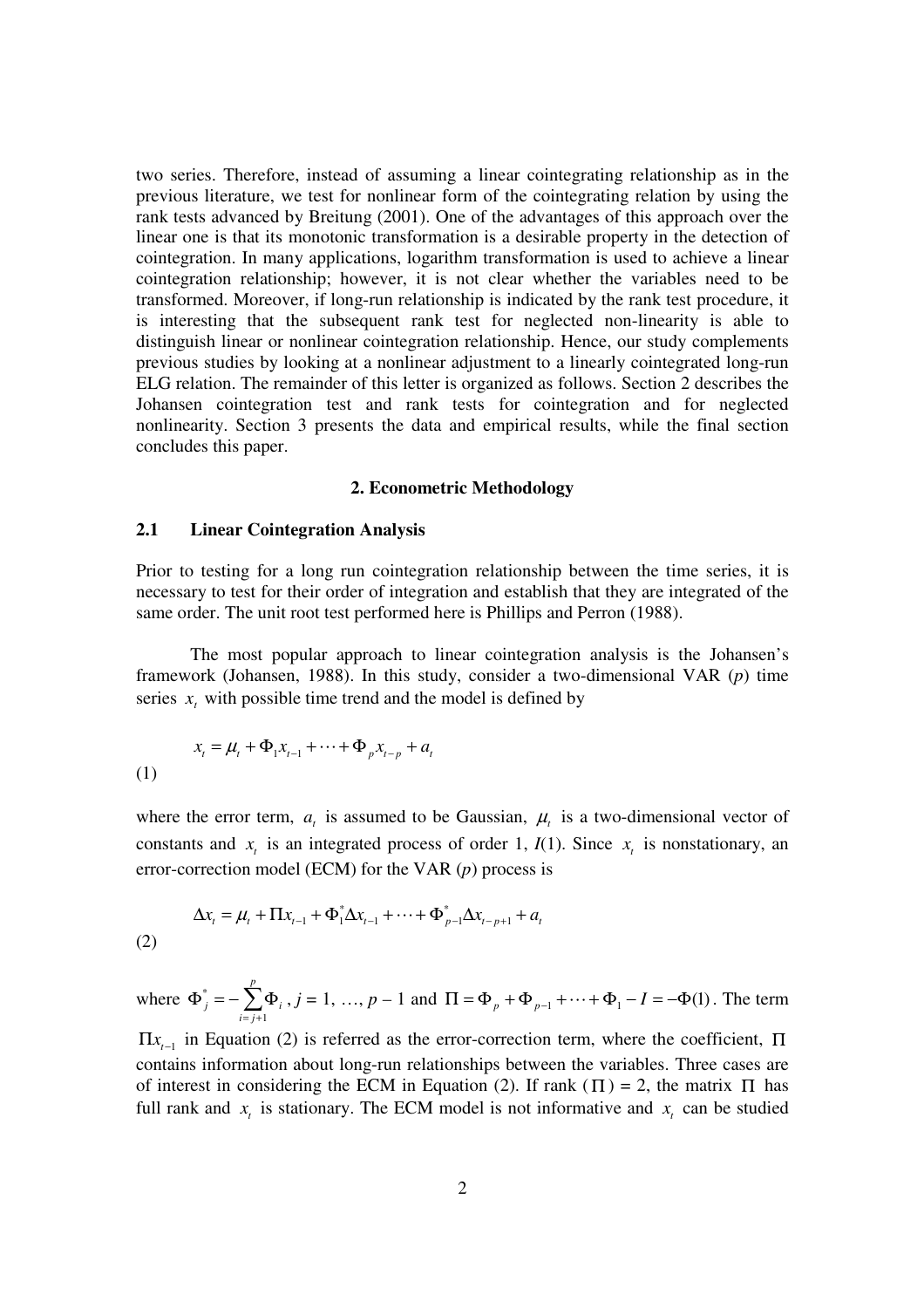directly. If rank ( $\Pi$ ) = 0, this implies that the matrix  $\Pi$  is a null matrix and  $x_t$  is not cointegrated. Then Equation (2) corresponds to a traditional differenced vector timeseries model. Finally, if rank  $(\Pi) = 1$ , there exist one cointegrating vectors; in this case,  $\Pi = \alpha \beta'$ , where  $\alpha$  and  $\beta$  are 2×1 matrices. This means that  $x_t$  is cointegrated with one linearly independent cointegrating vectors and Equation (2) can be interpreted as an error-correction model.

The likelihood ratio (LR) test for the hypothesis of *r* cointegrating vectors is proposed by Johansen (1988). The cointegrating rank, *r*, can be tested with two statistics, namely trace and maximal eigenvalue. However, Cheung and Lai (1993) suggested that the trace test shows more robustness to both skewness and excess kurtosis in the residuals than the maximal eigenvalue test. Hence, we are guided by the trace statistic.

The limiting distributions of cointegration tests depend on the deterministic function  $\mu$ <sub>t</sub> in the dynamic model. The choice of the appropriate specification was based on the Pantula principle (Johansen, 1992, 1995). The Pantula principle<sup>3</sup> chooses both the correct rank order and the deterministic component. This principle can be summarized as follows. Three models are estimated and the results are presented from the most restrictive to the least restrictive alternative. The models employed are the Model 2 which includes intercept in the cointegration relation; Model 3 which allows deterministic trends in level; and Model 4 which allows for trend in the cointegration space. The test procedure then is to move through from the most restrictive model to less and at each stage compare the trace test statistic to its critical value. The selection process only stops at the first time where the null hypothesis is not rejected.

### **2.2 Rank tests for cointegration and neglected nonlinearity**

Breitung (2001) proposed a rank test for cointegration, where the long-run relationship among GDP growth  $(y_t)$  and export  $(x_t)$  can be tested by using the following bivariate statistics:

$$
K_T^* = T^{-1} \max_i |d_i| / \hat{\sigma}_{\Delta d} \quad \text{and} \quad \xi_T^* = T^{-3} \sum_{t=1}^T d_t^2 / \hat{\sigma}_{\Delta d}^2, \tag{3}
$$

where  $d_t = R_T(y_t) - R_T(x_t)$ , for  $R_T(y_t) =$ Rank [of  $y_t$  among  $y_1, \ldots, y_T$ ] and  $R_T(x_t)$ Rank [of  $x_t$  among  $x_1, \ldots, x_T$ ]. The  $\max_t |d_t|$  is the maximum value of  $|d_t|$  over  $t = 1, 2$ ,

..., *T* and  $\hat{\sigma}_{\Delta d}^2 = T^{-2} \sum_{t=2}^T$ −  $^{-2}\sum_{i}$   $(d_{i} -$ *T t*  $T^{-2}$   $\sum (d_t - d_t)$ 2 2 1  $\sum_{i=1}^{2} (d_i - d_{i-1})^2$  serves to adjust for possible correlation between the two series of interest.

<sup>&</sup>lt;sup>3</sup> In testing ELG hypothesis, among others who employed the Pantula principle in selecting appropriate specification in cointegration test are Love and Chandra (2005) and Dawson (2006).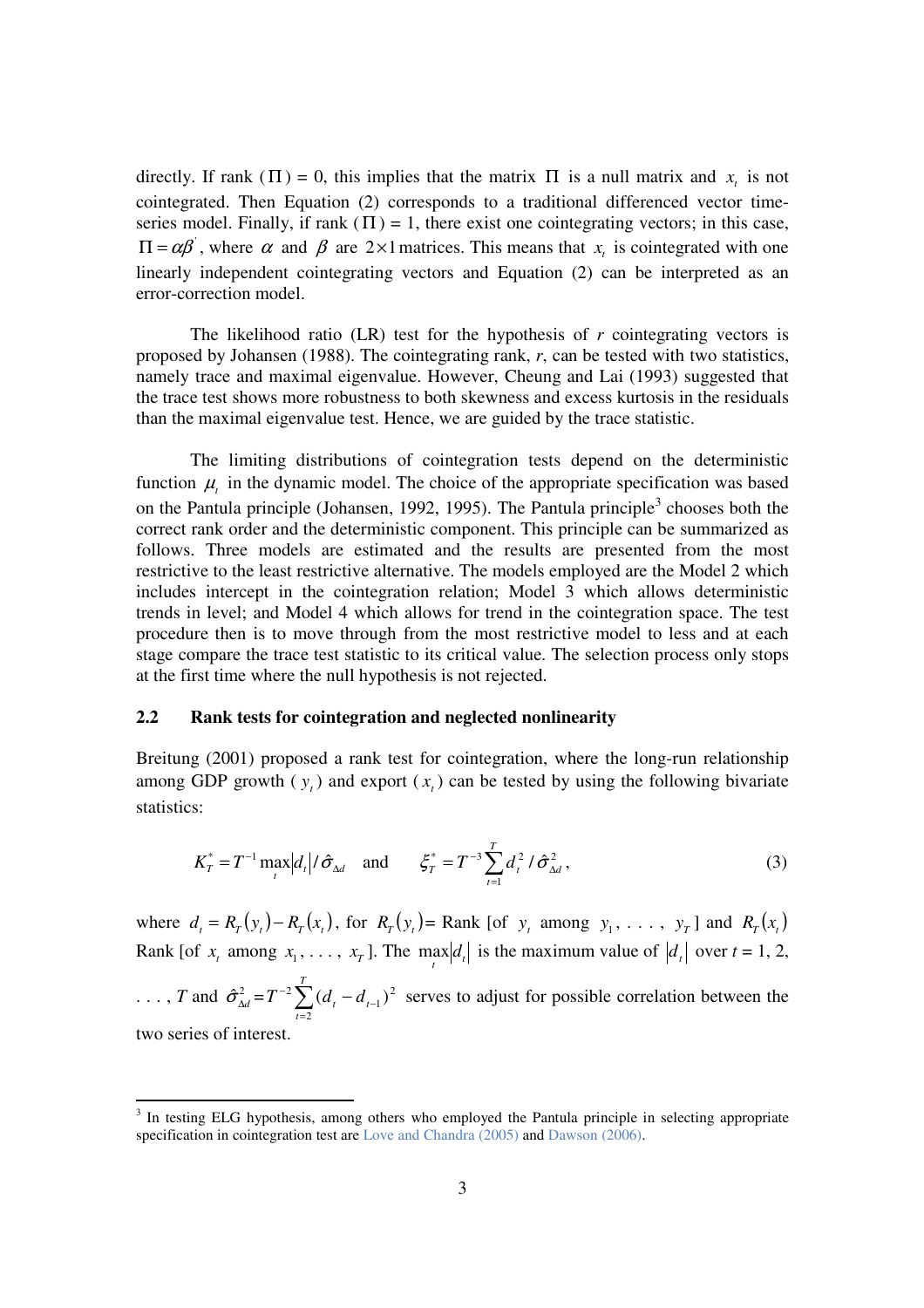A multivariate version of Breitung (2001) rank test statistic of the following specification is also employed in this study:

$$
\Xi_{T}^{*}[1] = T^{-3} \sum_{t=1}^{T} \left(\tilde{u}_{t}^{R}\right)^{2} / \hat{\sigma}_{\Delta \tilde{u}}^{2}
$$
\n
$$
\tag{4}
$$

where  $\tilde{u}_t^R = R_T(y_t) - \tilde{b} R_T(x_t)$  $\tilde{u}_t^R = R_T(y_t) - \tilde{b}R_T(x_t)$ , in which  $\tilde{b}$  is the least squares estimates from the rank cointegration regression of  $R_T(y_t)$  on  $R_T(x_t)$ , and  $\tilde{u}_t^R$  are the estimated residuals of the regression.  $\hat{\sigma}_{\Delta \tilde{a}}^2 = T^{-2} \sum_{t=2}^{I} (\tilde{a}_t^R - \tilde{a}_{t-1}^R)^2$ −  $\frac{2}{\Delta \widetilde{u}} = T^{-2} \sum^T \Bigl( \widetilde{\bm{\mu}}_t^{\: R} \;$ *t R t*  $\tilde{u}_{\tilde{\mu}} = T^{-2} \sum \left(\tilde{\mu}_t^R - \tilde{\mu}\right)$ 2 2 1  $\hat{\sigma}_{\lambda \tilde{u}}^2 = T^{-2} \sum_{i=1}^{N} \left( \tilde{u}_t^R - \tilde{u}_{t-1}^R \right)^2$  serves to circumvent the possible correlation among the variables.

The sequences of  $R_T(y_t)$  on  $R_T(x_t)$  tend to diverge if there is no cointegration between  $y_t$  and  $x_t$ , whereas under cointegration the sequences of ranks evolve similarly. The null hypothesis of no cointegration between  $y_t$  and  $x_t$  is rejected if these tests statistics are smaller than their respective critical values, available in Table 1 of Breitung (2001).

If  $y_t$  and  $x_t$  are cointegrated, the linearity nature of the cointegration relationship may then be determined. The following two regressions are run consecutively:

$$
y_t = \widetilde{\gamma}_0 + \sum_{j=1}^p \widetilde{\alpha}_j y_{t-j} + \widetilde{\gamma}_1 x_t + \sum_{j=-p}^p \widetilde{\pi}_j \Delta x_{t-j} + \widetilde{u}_t
$$
\n
$$
\tag{5}
$$

$$
\widetilde{u}_t = \widetilde{a}_0 + \sum_{j=1}^p \widetilde{b}_j y_{t-j} + \widetilde{a}_1 x_t + \sum_{j=-p}^p \widetilde{c}_j \Delta x_{t-j} + \widetilde{\theta}_j R(x_t) + \widetilde{\varepsilon}_t
$$
\n
$$
\tag{6}
$$

where  $\tilde{a}_0 + \sum_{j=1}^r \tilde{b}_j y_{t-j} + \tilde{a}_1 x_t + \sum_{j=-r}^r$ − =  $+\sum b_j y_{t-j} + \widetilde a_1 x_{t} + \sum \widetilde c_j \Delta$ *p j* = - *p*  $t \perp \angle$ <sup>*t*</sup> *j*  $\Delta t$ <sub>*t-j*</sub> *p j*  $\tilde{a}_0 + \sum_{j}^{p} \tilde{b}_j y_{t-j} + \tilde{a}_1 x_t + \sum_{j}^{p} \tilde{c}_j \Delta x$ 1  $\sum_{i=0}^{\infty} b_i y_{t-j} + \tilde{a}_1 x_t + \sum_{i=0}^{\infty} \tilde{c}_i \Delta x_{t-j}$  is the linear part of the relationship. Under the null hypothesis, it is assumed that  $\tilde{\theta}_j R(x_i) = 0$  for all *t*. The appropriate value of *p* is selected based on Akaike's information criterion, such that serial correlation in  $\tilde{u}_t$  is removed and possible endogeneity of  $x<sub>t</sub>$  is allowed for. The computed score statistic  $T \cdot R^2$ , as the number of observations *T* multiplied by  $R^2$ , the coefficient of determination of Equation (6), is distributed asymptotically as a  $\chi^2$  distribution. A significant  $T \cdot R^2$  indicates that  $\tilde{\theta}_j$  is nonzero, which can be taken as evidence of nonlinearity in cointegration. The null hypothesis of linear relationship may be rejected in favor of the alternative hypothesis of nonlinear relationship if the computed statistic value exceeds the  $\chi^2$  critical values with one degree of freedom.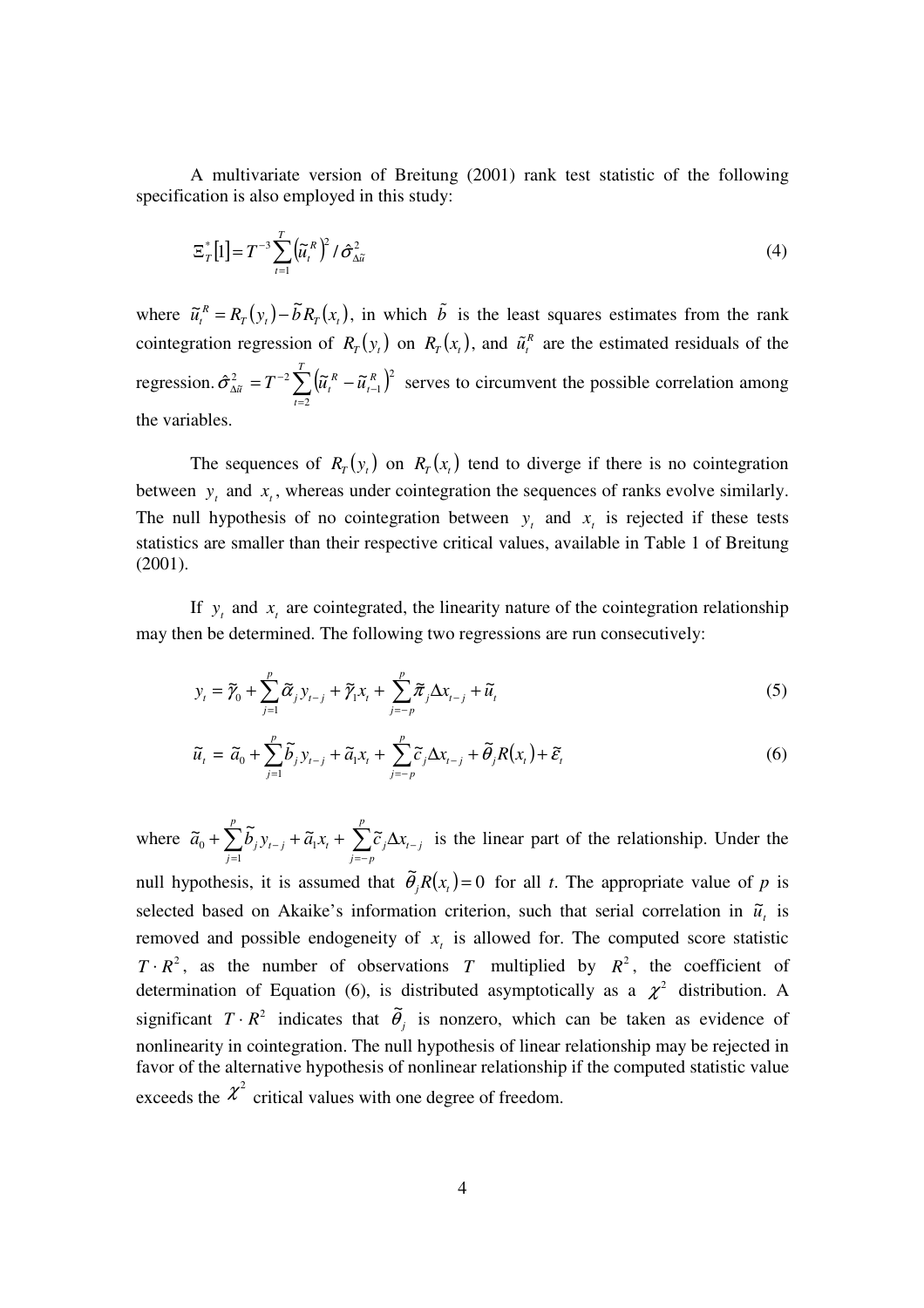# **3. Data and Empirical Results**

This study employs yearly data of South Korea<sup>4</sup> (1954-2008), Singapore<sup>5</sup> (1966-2008) and Hong  $Kong<sup>6</sup>$  (1971-2008). The required export and GDP growth are taken from International Financial Statistics of the International Monetary Fund.

### **3.1 Result of Linear Cointegration Analysis**

-

As the first step, the result of the unit root test is presented in Table 1. The results reveal that the stationarity property is found in the first-differencing level of the variables for Singapore and Hong Kong, while South Korea is in the second-differencing level.

| Table 1            |                       | <b>Phillips-Perron Unit Root Test</b> |                    |          |                    |                    |
|--------------------|-----------------------|---------------------------------------|--------------------|----------|--------------------|--------------------|
|                    | <b>Test Statistic</b> |                                       | 5% Critical Value  |          |                    |                    |
|                    |                       | 1 <sup>st</sup>                       | 2 <sup>nd</sup>    |          | 1 <sup>st</sup>    | $2^{\text{nd}}$    |
| <b>Variables</b>   | Level                 | <b>Differences</b>                    | <b>Differences</b> | Level    | <b>Differences</b> | <b>Differences</b> |
| <b>South Korea</b> |                       |                                       |                    |          |                    |                    |
| <b>GDP Growth</b>  | $-2.125(0)$           | $-20.687(20)$ *                       | $-71.768(51)$ *    | $-2.917$ | $-2.918$           | $-2.919$           |
| <b>Export</b>      | 10.207(7)             | $-2.136(3)$                           | $-13.729(22)$ *    |          |                    |                    |
| <b>Singapore</b>   |                       |                                       |                    |          |                    |                    |
| <b>GDP Growth</b>  | $-4.172(3)$ *         | $-12.079(5)$ *                        |                    |          | $-2.935$           |                    |
| <b>Export</b>      | 12.581 (24)           | $-3.610(5)$ *                         |                    | $-2.933$ |                    |                    |
| <b>Hong Kong</b>   |                       |                                       |                    |          |                    |                    |
| <b>GDP Growth</b>  | $-3.169(3)$ *         | $-7.583(3)^*$                         |                    | $-2.943$ | $-2.946$           |                    |
| <b>Export</b>      | 3.062(3)              | $-3.258(3)$ *                         |                    |          |                    |                    |

Note: (1) terms in the parenthesis show the number of augmentations or lags (k); (2) k is chosen with the help of an automatic model selection criterion (Newey-West Bandwidth).

 Table 2 presents the results of the linear cointegration test. The testing strategy begins with moving from the most restrictive model (rank 0 Model 2) and comparing the trace test statistic with the critical value given in parenthesis. If the model is rejected, we continue to Model 3 with the rank being kept fixed. This procedure is continued till the null is accepted for the first time. For Singapore and Hong Kong, the trace test statistics suggests that model 2 with rank equal to 0 is the most appropriate model, which indicates

<sup>&</sup>lt;sup>4</sup> South Korea experienced rapid growth of industrialization in the early 1960s after the adoption of an outward-looking strategy. This strategy promoted economic growth through labor-intensive manufactured exports, in which South Korea could develop a competitive advantage.

<sup>&</sup>lt;sup>5</sup> Singapore gained its independence and became a republic on 9 August 1965, this small island nation was filled with uncertainties and unemployment was one of the pressing problems. Industrial estates were set up consequently on promoting manufacturing sector, especially in Jurong. These progresses helped to lighten the unemployment crisis, at the same time, promoting export strategy to achieve greater revenue.

<sup>&</sup>lt;sup>6</sup> Hong Kong is a well known international financial center after the dominating textiles manufacturing ended at year 1970s. Although the textiles manufacturing was the largest share of the economy, this only hold for a short period of time. The dominating sectors turned to services since 1980s until now.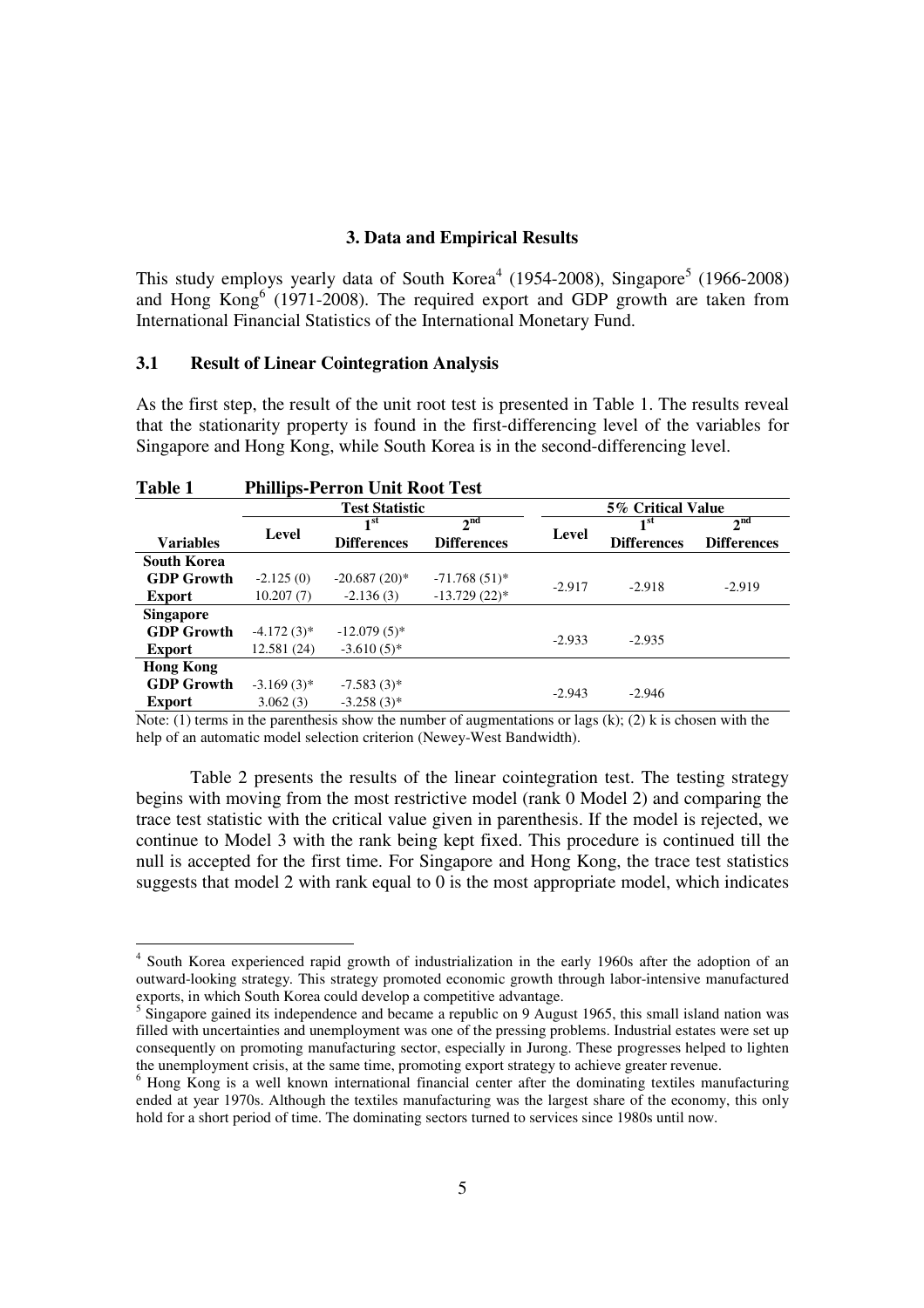that there is no cointegrating vector. For South Korea, model 2 with rank equal to 1 is chosen, which suggests that GDP growth and export are cointegrated.

| Table 2<br><b>Cointegration Rank and Model Selection: Trace Statistic</b> |                                                |                |                |  |  |
|---------------------------------------------------------------------------|------------------------------------------------|----------------|----------------|--|--|
|                                                                           | <b>Model 2</b>                                 | <b>Model 3</b> | <b>Model 4</b> |  |  |
| <b>South Korea</b>                                                        | VAR Lag Order Selection Criteria: SIC (Lag 8)  |                |                |  |  |
| r                                                                         |                                                |                |                |  |  |
| 0                                                                         | 30.84 (19.96)                                  | 29.49 (15.41)  | 70.09 (25.32)  |  |  |
|                                                                           | 3.90(9.24)                                     | 2.96(3.76)     | 4.69(12.25)    |  |  |
| <b>Singapore</b>                                                          | VAR Lag Order Selection Criteria : SIC (Lag 7) |                |                |  |  |
|                                                                           |                                                |                |                |  |  |
| 0                                                                         | 18.24 (19.96)                                  | 13.48 (15.41)  | 14.50 (25.32)  |  |  |
|                                                                           | 7.97(9.24)                                     | 5.25(3.76)     | 5.72 (12.25)   |  |  |
| <b>Hong Kong</b>                                                          | VAR Lag Order Selection Criteria : SIC (Lag 3) |                |                |  |  |
|                                                                           |                                                |                |                |  |  |
| 0                                                                         | 19.75 (19.96)                                  | 18.30 (15.41)  | 36.90 (25.32)  |  |  |
|                                                                           | 3.40(9.24)                                     | 2.53(3.76)     | 13.26 (12.25)  |  |  |

Note: Figures in the parenthesis are the 5% critical values of the respective test statistics

# **3.2 Result of Rank tests for cointegration and neglected nonlinearity**

Table 3 summarized the results of the Breitung (2001) rank cointegration test. One of the bivariate test  $(\xi^*_T)$  reveals that GDP growth and export are cointegrated in Singapore (10% level of significance) and South Korea (1% level of significance). The multivariate test  $(\mathbb{E}_{T}^{*}[1])$  which provides additional supportive evidence, again shows higher results of cointegration at 5% level of significance for Singapore and 1% level of significant for South Korea. However, we failed to reject the null hypothesis of cointegration relationship between GDP growth and export in the case of Hong Kong, for both the bivariate and multivariate tests.

|                        | <b>Bivariate</b> | <b>Multivariate</b> |              |
|------------------------|------------------|---------------------|--------------|
| Country                | $K^*_{\tau}$     | $\xi^*_T$           | $\Xi^*_T[1]$ |
| <b>South Korea</b>     | 0.6597           | $0.0110*$           | $0.0104*$    |
| <b>Singapore</b>       | 0.4763           | $0.0198***$         | $0.0160**$   |
| <b>Hong Kong</b>       | 0.6018           | 0.0534              | 0.0342       |
| <b>Critical Values</b> |                  |                     |              |
| $10\%$                 | 0.3941           | 0.0232              | 0.0248       |
| 5%                     | 0.3635           | 0.0188              | 0.0197       |
| 1%                     | 0.3165           | 0.0130              | 0.0136       |

#### **Table 3 Rank Test for Cointegration**

Notes: Reject the null hypothesis when test statistic is less than critical values given in Table 1 of Breitung (2001). \*\*\*, \*\* and \* indicate the rejection of null hypothesis of no cointegration at 10, 5 and 1% significance level.

The results of nonlinearity test are shown in Table 4. Notice that the rank tests for neglected nonlinearity are meaningful only in the cases where cointegration is detected. In this study, since GDP growth and export are not cointegrated in the case of Hong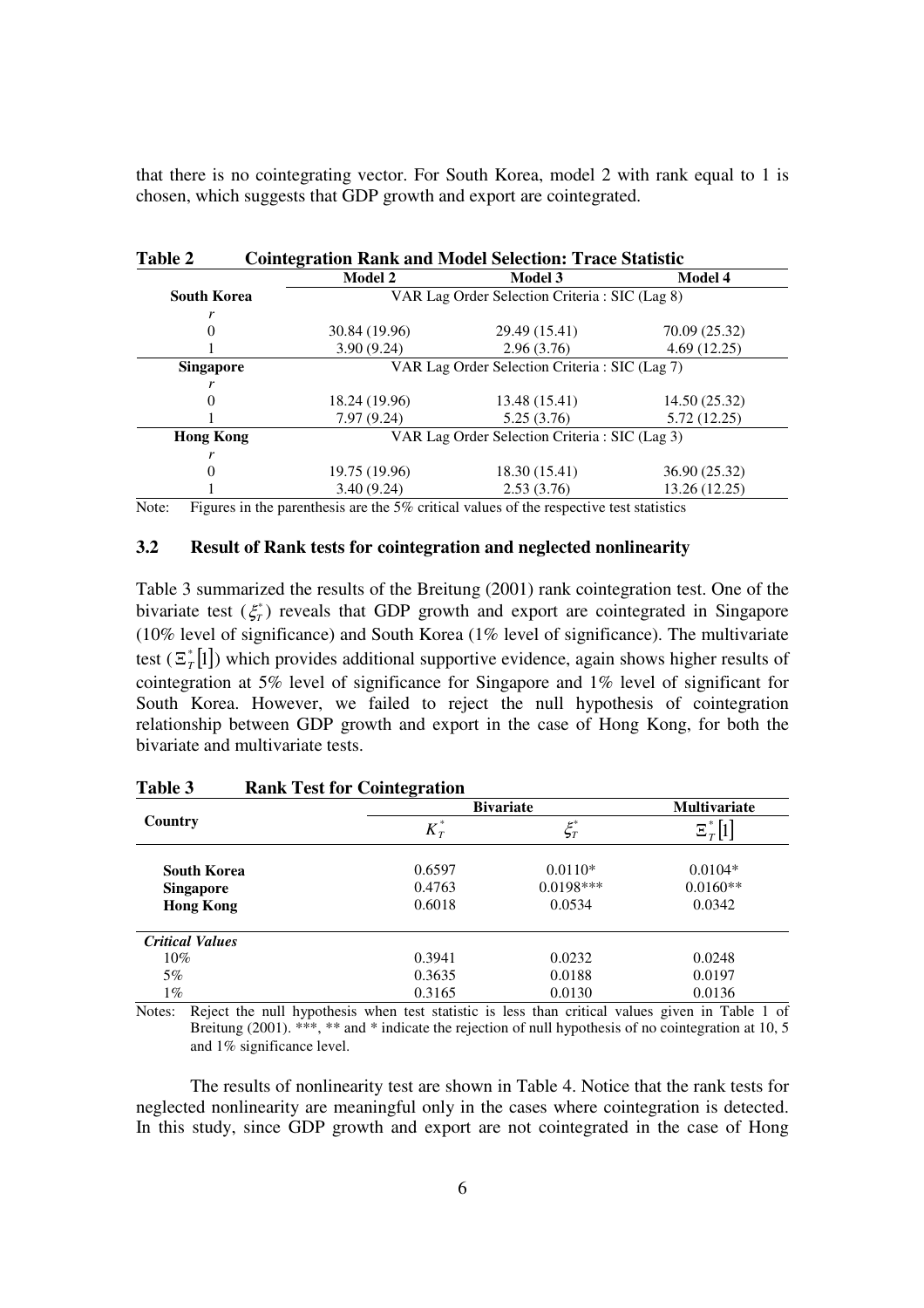Kong, the nonlinearity test is not applicable for this sample. For Singapore and South Korea, there is evidence indicates that the existing cointegration relationships is nonlinear in nature. The computed score statistics  $T \cdot R^2$  are significant at 5% for both countries.

| Country                | <b>Linearity Test Statistic (lag)</b> |  |  |
|------------------------|---------------------------------------|--|--|
| <b>South Korea</b>     | $6.562**$ (3)                         |  |  |
| <b>Singapore</b>       | $4.655**$ (3)                         |  |  |
| <b>Hong Kong</b>       | n.a.                                  |  |  |
| <b>Critical Values</b> |                                       |  |  |
| $10\%$                 | 2.706                                 |  |  |
| $5\%$                  | 3.841                                 |  |  |
| $1\%$                  | 6.635<br>$\overline{\phantom{a}}$     |  |  |

Notes: Reject the null hypothesis if computed  $TR^2$  value exceeds the critical value. \*\* indicate the rejection of null hypothesis of linear relationship exists between GDP growth and export at 5% significance level.

#### **4. Conclusion**

In conclusion, this present study re-examines the long run validity between GDP growth and export by Johansen test and Breitung rank test. Since Johansen method is based on the assumption of linear cointegration while the rank test is invariant to a monotonic transformation of the original data series, the results of rank test should be able to lend additional support to Johansen test. Li (2006) also mentioned that the linear and nonlinear test techniques are better treated as supplements to, rather than substitutes for, each other.

Based on the Breitung rank test procedures, which can detect both linear and nonlinear cointegration relationships, this study contributed to the literature with some evidences of nonlinear cointegration on GDP growth and export. For Singapore, cointegration on GDP growth and export is not supported by the Johansen test, but evidence emerges from the rank tests. For South Korea, the long run relationship between these variables fits in both linear and nonlinear form. On the other hand, in the case of Hong Kong, cointegration relationship is not found either linearly or nonlinearly.

Another related issue emerging from this study, since it is not clear whether the variables must be transformed to logarithms to achieve a linear cointegrating relationship, the robustness of the rank test with monotonic transformation is a desirable property of a cointegration test. The result of this study shown that financial time series could be cointegrated in nonlinear form without any transformation. Consequently, further investigations into other possible nonlinear forms should be carried out in the case of no cointegration among log-transformed data.